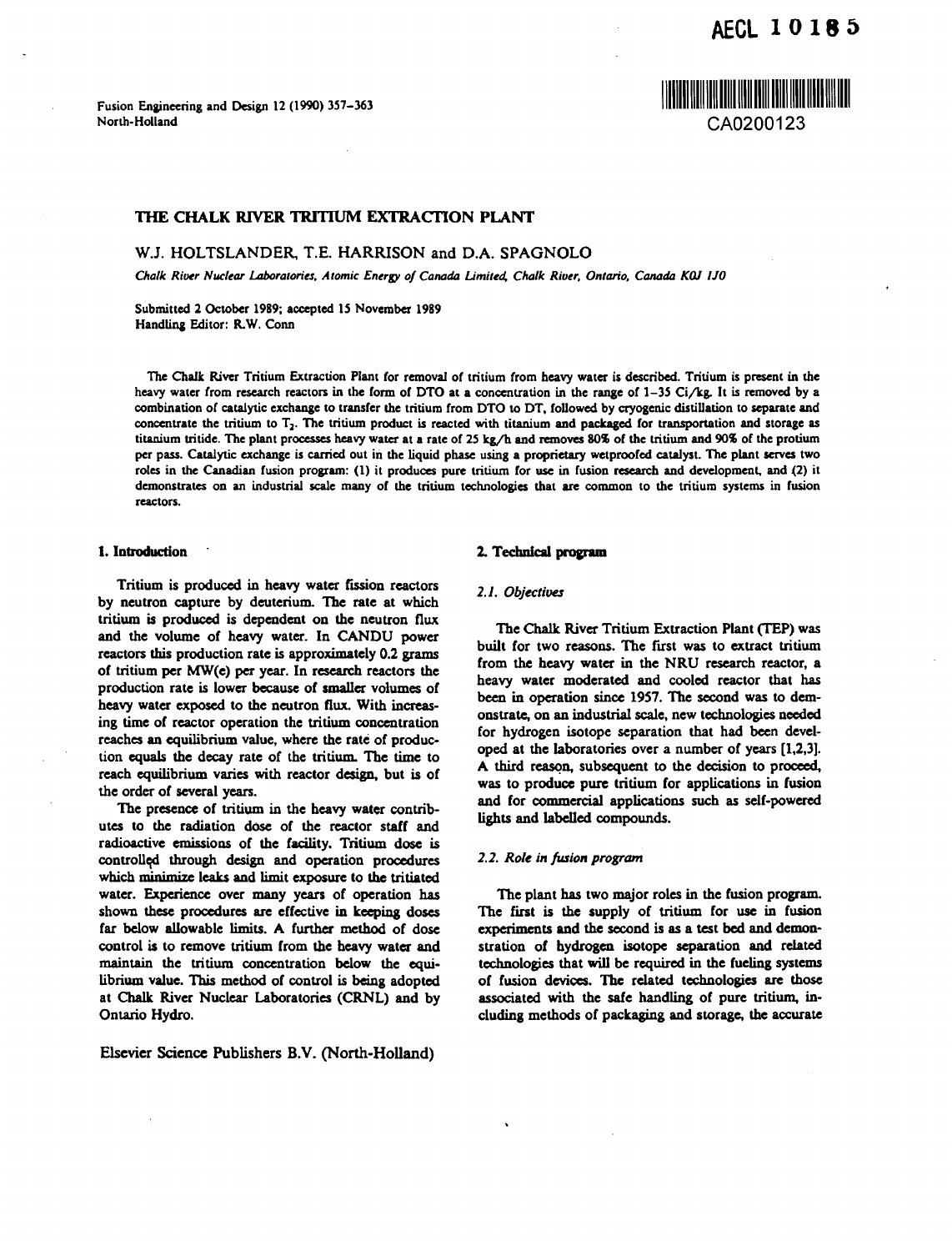measurement of quantities and purity, its dosimetry and environmental effects. Tritium technologies required for the extraction of tritium from water have many similarities to the requirements for fueling a tritium-burning fusion machine. The operation of the TEP provides a demonstration of these technologies on an industrial scale which will reduce the amount of development and demonstration required for fusion tritium systems.

# *2.3. Technologies investigated/demonstrated*

The technologies involved include catalytic isotopic exchange between liquid water and deuterium, cryogenic distillation for isotope separation, packaging of  $T<sub>2</sub>$ as a metal hydride, electrolytic generation of  $D_2$ , catalytic trickle bed recombination of D<sub>2</sub> and O<sub>2</sub> and accountability of tritium and deuterium. One important objective, in addition to detritiating water and recovering the tritium is to demonstrate the safe and reliable operation of a tritium process system.

# *2.4. Status of work*

Commissioning of the process systems is underway. After complete cold testing without tritium, tritiated water feed is planned for introduction during 1990.

#### *2.5. Major results*

Development in support of the plant has covered a number of areas:

- development and fabrication of wetproofed catalyst,
- operating pilot scale isotopic exchange columns, recombiners,
- development of packaging and storage containers for pure tritium,
- development of expertise in handling pure tritium gas,
- establishment of a high level tritium laboratory,
- development of process tritium monitors,
- design of specialty components for the plant, including the liquid phase catalytic exchange (LPCE) column, recombiner, uranium beds, tritide storage packages,
- testing and evaluation of plant components, e.g. Nova Magnetics deuterium gas blowers, water feed pumps, process tritium monitors, product gas chromatograph,
- software development for process control and analysis,
- training of plant operating staff,
- development of an area tritium monitor with HT/HTO discrimination,
- measurement and modelling of health effects of HT on people, and
- measurement and modelling of HT behavior in the environment.

## *2.6. Future plans*

When satisfactory operation is established and the NRU water and water from shutdown reactors is processed, the plans are to evaluate other advanced forms of wetproofed catalysts and to investigate alternative process systems for the extraction and concentration of tritium from water.

# 3. Facilities

## *3.1. Major characteristics*

#### *3.1.1. Process description*

The process, shown schematically in fig. 1 has been described previously in a number of papers [1,2,3]. The heavy water contains tritium in relatively low concentrations. Tritium concentrations in heavy water are normally quoted in units of Curies of tritium per kg of heavy water, where  $1 \text{ Ci/kg} = a$  ratio of 0.35 ppm T/D. The current tritium concentration in the NRU reactor water is about 18  $Ci/kg$ . The process in this plant is designed to remove 80% of the T and 90% of the H in a single pass of water through the plant at a feed rate of 25 kg/h. In the process, tritium is transferred from the DTO form in the water stream to the DT form in deuterium gas by a catalyzed isotopic exchange process called the Liquid Phase Catalytic Exchange Process (LPCE), described by the following reaction:

# $\text{DTO} + \text{D}_2 \leftrightarrow \text{D}_2\text{O} + \text{DT}.$

This is called the front end of the process and is carried out in a packed bed column with counter current flows of heavy water and deuterium gas. Tritium and deuterium are then separated by low temperature distillation of the liquified  $D_2-DT$  mixture in a train of cryogenic distillation columns. The tritium-lean  $D<sub>2</sub>$ stream is returned to the front and catalytic column and the  $T<sub>2</sub>$  product is removed from the end of the distillation train and packaged for storage. The catalyst used to promote the isotopic exchange reaction is a unique feature of the process used in this facility. It is the wetproofed platinum-on-carbon catalyst developed at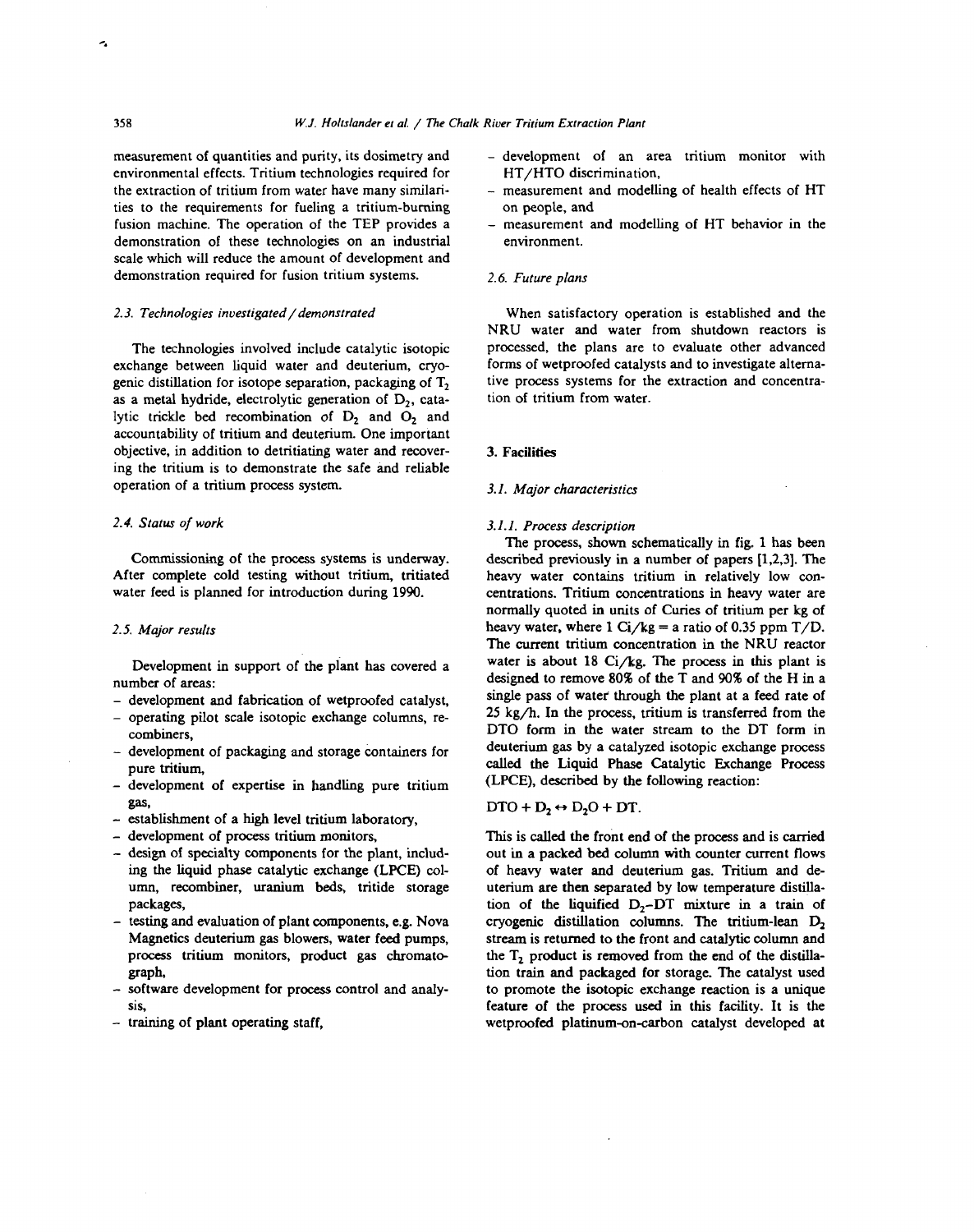

Fig. 1. Process schematic for Chalk River's Tritium Extraction Plant.

Chalk River for the hydrogen-water heavy water process [4,5]. The special property of this catalyst is the ability to retain its catalytic activity in the presence of liquid water. Conventional catalysts must remain dry to maintain their activity and therefore when used to catalyze this exchange reaction, the water must be in the vapour phase. The effectiveness of the wetproofed catalyst in this application means the process is greatly simplified and process equipment such as evaporators, superheaters and condensers in the front end are not required.

There are a number of auxiliary systems in addition to three main systems in the process, i.e., the front end tritium transfer process, the cryogenic distillation and the packaging. These include deuterium make-up which supplies the initial charge of  $D_2$  gas to the plant and provides make-up quantities as required during operation, the off-gas system that recombines various deuterium streams with oxygen to form water, refrigeration and safety systems. Protium, as HD, is removed in a small stream from the top of the first distillation column and recombined in the off-gas recombiner to downgraded heavy water. This water is processed in a separate electrolytic upgrading plant on site to bring it back to reactor grade heavy water.

## *3.1.2. Technology demonstration*

There are several areas of technology demonstration embodied in the plant. The major one is the use of the wetproofed catalyst in the LPCE process. These catalysts have been extensively tested in laboratory and pilot plant equipment, but this is the first plant scale demonstration on a continuous basis.

A modified version of the wetproofed catalyst is used for catalytic recombination of the deuterium and oxygen in the off-gas system. Employment of the wetproofed catalyst in this application allows the recombination reaction to be cooled by liquid water rather than be diluted by an inert gas, thereby requiring much smaller equipment [6].

Make-up  $D_2$  for the plant is produced by the electrolysis of D<sub>2</sub>O. This plant employs an electrolytic cell that was originally developed specially for electrolysing tritiated heavy water in a combined electrolytic catalytic exchange (CECE) process. The features of the cell are leak tightness and a low inventory of water. The cell was developed and built by Noranda Electrolyser Inc. under contract to Ontario Hydro and Atomic Energy of Canada Ltd. Application of the cell in this service will provide operational experience, even though the cell will not operate at the high tritium concentrations anticipated in the CECE process.

In the plant the tritium product is immobilized as titanium tritide inside a stainless steel container that can be used either for long term storage or for transportation and recovery for subsequent use in fusion systems [7].

Deuterium gas is circulated in a loop between the LPCE column and the cryogenic distillation column by means of carbon vane positive displacement blowers. A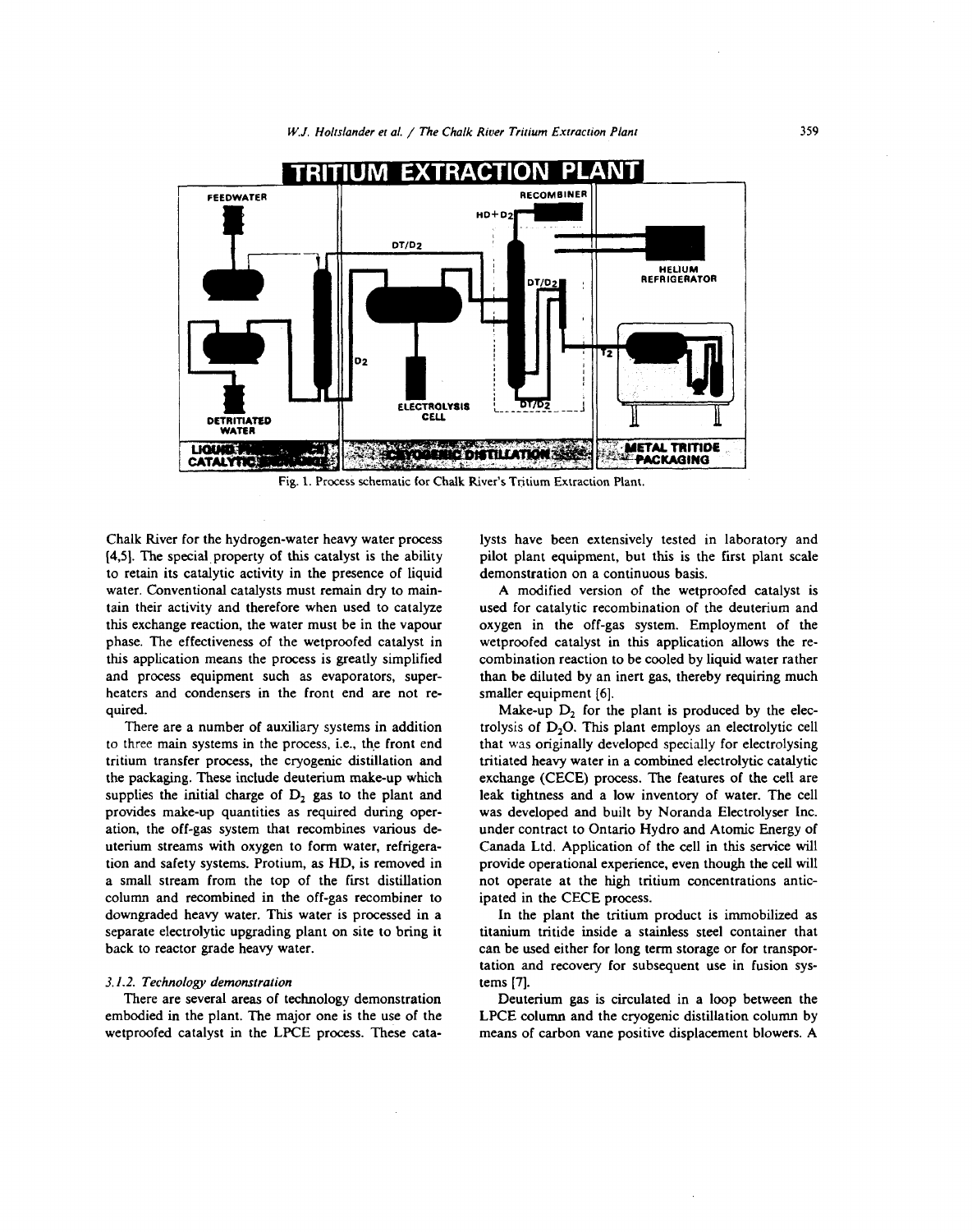magnetic coupling between the drive motor and the rotor eliminates potential leakage from the drive shaft and seals that would otherwise be required. These pumps were developed and supplied by Nova Magnetics Ltd. a former subsidiary of the Nova Scotia Research Foundation.

For assessing the operation of the process, on-line tritium process monitors measure the tritium concentration of some process streams. The ability to measure tritium as DT in  $D_2$  in a wide range of concentrations was a requirement. Commercial instrumentation for this task does not exist and a program was undertaken at CRNL to develop a series of monitors to fulfill this function [8].

The recombiner-type wetproofed catalyst is also employed as part of the tritium emission monitoring system [9]. The release of tritium in the ventilation exhaust is determined for tritium in both the hydrogen and water forms by an analysis train, consisting of bubblers to remove the HTO fraction followed by a wetproofed catalyst recombiner to convert HT to HTO, which is subsequently removed in a second set of bubblers.

#### *3.1.3. Safety*

There are two main hazards associated with the process: radiological safety from the tritium, and explosion and fire hazard from the hydrogen (deuterium) inventory.

For radiological safety the philosophy used is to design, build and operate the plant to limit radiation exposures to both the public and the site personnel to within the prescribed limits and to as low as reasonably achievable for both normal and accident conditions. The actions taken to minimize dose uptake due to tritium exposure are:

- design and build the process system to minimize leaks, using appropriate approved design codes, quality controlled components and construction methods,
- concentrate the tritium only when it is in the hydrogen form,
- provide double containment when tritium is present in high concentrations,
- provide a high ventilation rate to minimize tritium concentrations in the building atmosphere, and,
- provide an extensive tritium monitoring and alarm warning and process shutdown system.

A system of automatic isolation valves is installed to isolate various sections of the process system in the event of a tritium leak or other hazardous situation. The code selection for the process systems was based on the Canadian Standards Association "General Requirements for Pressure Retaining Systems and Components in CANDU Nuclear Power Plants" CAN3-N285.0-M81. Piping system design was done to the ANSI B31.3 Chemical Plant and Petroleum Refinery Piping code. Electrical equipment in the process was designed to the Canadian Electrical Code and the buildings to the National Building Code, the National Fire Protection Association and the Ontario Health and Safety Act and Regulations for Industrial Establishments. The process components are all of high integrity, with welded joints wherever possible. Bellows sealed valves are used throughout the process gas system. Where tritiated water must be handled, the equipment is designed to prevent splashing hazards and to collect any spillage. The tritium in the feed water is transferred to the DT form prior to concentration, to minimize the hazard. Tritium is separated from deuterium and concentrated to  $T<sub>2</sub>$  by cryogenic distillation. Tritiated hydrogen is a factor of about 10000 less toxic than tritiated water [10]. Cryogenic operation requires the distillation columns be contained within an evacuated cold box to provide insulation. This cold box also provides a volume to contain tritium should a leak in the process system occur. In this plant the cold box is not designed to provide full secondary containment but will prevent release of tritiated gas until 200 kPa is reached in the cold box and then discharge it directly to base of the exhaust stack and thereby prevent contamination of the building air. Because the columns contain liquid deuterium, there are potentially high pressures when the refrigeration shuts down. The maximum pressure is limited to approximately 4 atmospheres, by providing large expansion tanks for both distillation columns. The expansion tank for the high tritium concentration column is contained within a nitrogen purged glove box. unii is contained within a mitogen purged grove box. when the  $1<sub>2</sub>$  product is withdrawn from the distinguion column it is doubly contained in a nitrogen purged glove box system where it is packaged for storage. After packaging it is stored outside the glove box as a solid titanium hydride in a storage package with double containment. Nitrogen is used as the glove box atmosphere to limit oxidation of escaped tritium to the more toxic water form. The ventilation system provides for 10 air changes per hour in the lower floors of the building. and 30 changes per hour in the tower area. The tritium detection system continuously monitors the air at several locations in the plant. A lower alarm, set near normal operational levels, provides warning in the event of an increasing tritium concentration. At a second higher level setting, an alarm sounds to initiate evacuation of the building and shutting of the process isolation valves.

Many of the steps taken to provide for tritium safety. are also effective for hydrogen safety. In addition to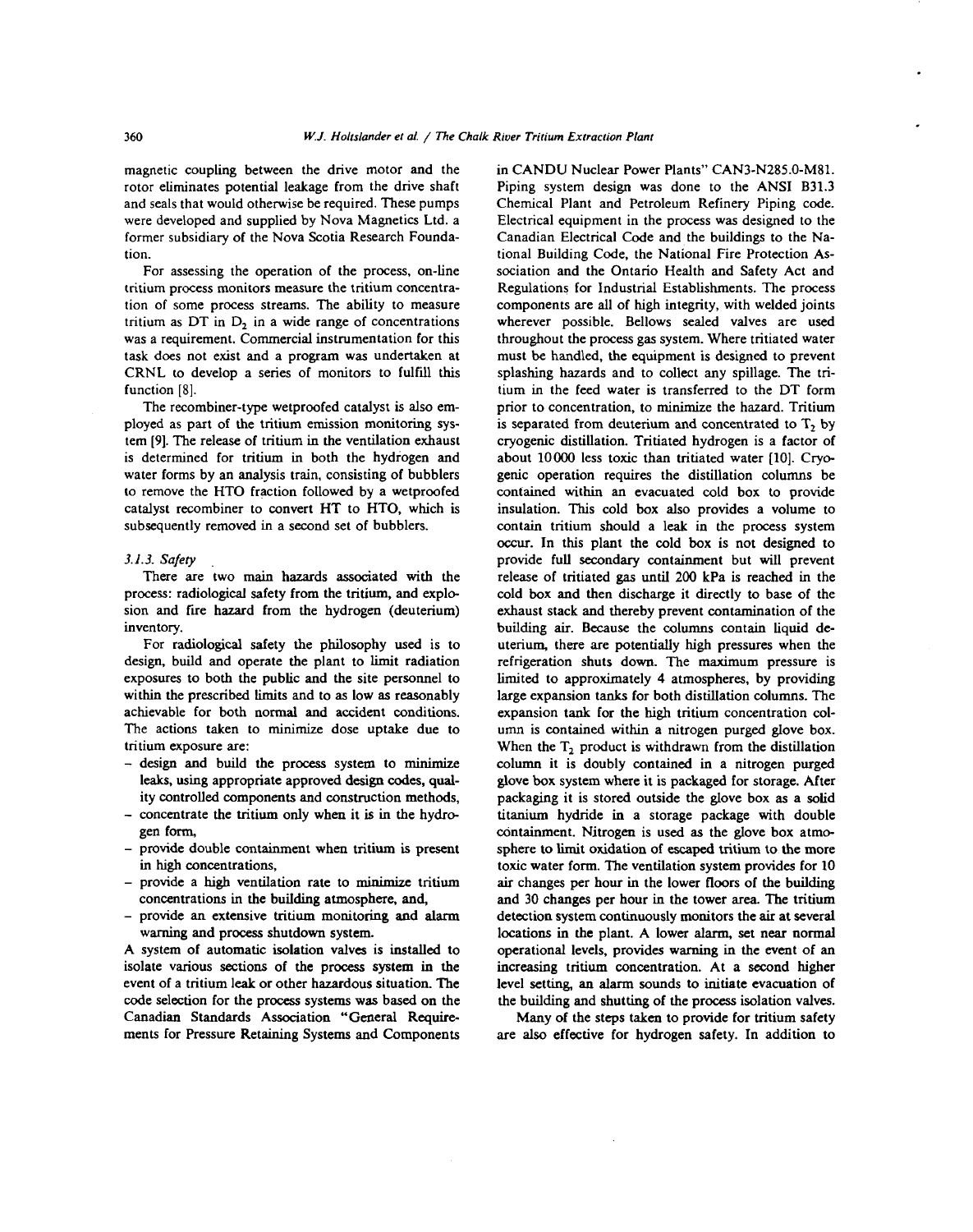these, the design of the plant is such that all of the hydrogen containing systems are located in the Process Building which is isolated from the rest of the plant. This building is designed for hydrogen service with explosion proof equipment installed wherever possible. Where explosion proof equipment is not available, special local ventilation is provided to prevent the build-up of an explosive mixture of deuterium in the air.

Because of conflicting requirements for monitoring tritium releases from the building which means directing the ventilation exhaust to one point, and the desirability of having a very open structure with many points of exhaust for hydrogen safety, a pressurized ventilation system was used. Air is supplied by a blower to the Service Building rather than being drawn through the plant by an exhaust unit at the top of the tower where the maximum concentration of hydrogen would occur.

To satisfy the internal safety review an outside industrial firm with experience in processes using low pressure hydrogen was contracted to provide an independent hydrogen safety audit of the plant.

# *3.1.4. Licensing*

There are five steps in the licensing process [11]:

- a letter of notification.
- concept review and location approval,
- construction approval,
- licensing of commissioning and startup, and,

submission of an updated final safety analysis report. Three major documents are required. The Conceptual Safety Assessment Report is prepared to request approval of the concept and the proposed location for the plant. The Preliminary Safety Analysis Report includes the initial safety analysis, a detailed description of the plant, the proposed code selection, and it requests approval for construction. The Final Safety Analysis Report (FSAR) provides a complete detailed description of the plant and its proposed operation as well as the detailed safety analysis. Acceptance of the FSAR gives permission to commission and start up the plant. When commissioning is complete an updated FSAR containing results of the commissioning work must be submitted and this becomes part of the permanent licensing documentation for the plant. A number of other documents must be submitted and accepted before acceptance of the FSAR is obtained. These include the design manual, the overpressure protection report, completion assurance documentation, maintenance plan and procedures, an in-service inspection plan, operator training plan and commissioning and operating procedures.

#### *3.2. Construction*

# *3.2.1. History*

Design and construction of the TEP was carried out primarily by laboratory personnel and because of resource limitations has been extended over a number of years. Approval to proceed with the project was received in November 1981. Detailed design began at that time. Construction of the buildings began in the middle of 1983 and was complete in about one year. Process design proceeded in parallel with procurement of equipment and construction of the larger process vessels. The cryogenic distillation columns and associated equipment were designed and supplied by Sulzer Bros, of Switzerland. The contract was let June 1984 and the partially assembled components were delivered to CRNL in June of 1986. The remainder of the process equipment installation took place over the following months with aH the main process systems installed by mid-1988. Completion of auxiliary systems and documentation continued through the first half of 1989, when preliminary commissioning activities started. Some modifications that arose from the hydrogen safety audit will be completed in the last half of 1989 with the expected introduction of tritium in 1990.

### *3.2.2. Status*

Construction is complete and cold commissioning in progress.

## *3.2.3. Scope*

The approximate cost of the plant was in the range of \$16-20M(Can.).

# *3.3. Detailed description*

#### *3.3.1. Equipment*

The process equipment is described in more detail elsewhere [2]. A summary is included here.

## *LPCE column*

The isotopic exchange reaction occurs in the liquid phase catalytic column. It is fabricated from 316L stainless steel pipe, 0.15 m diameter, with five flanged sections. The wetproofed catalyst mixed with inert packing material is randomly packed in the column in four separate beds with a water distributor between each section; the fifth section at the bottom of the column contains only inert packing to humidity the incoming D<sub>2</sub>. The flanged sections are bolted together to form a column 17 m in height. Sample points at each catalyst section permit measurements to be made to determine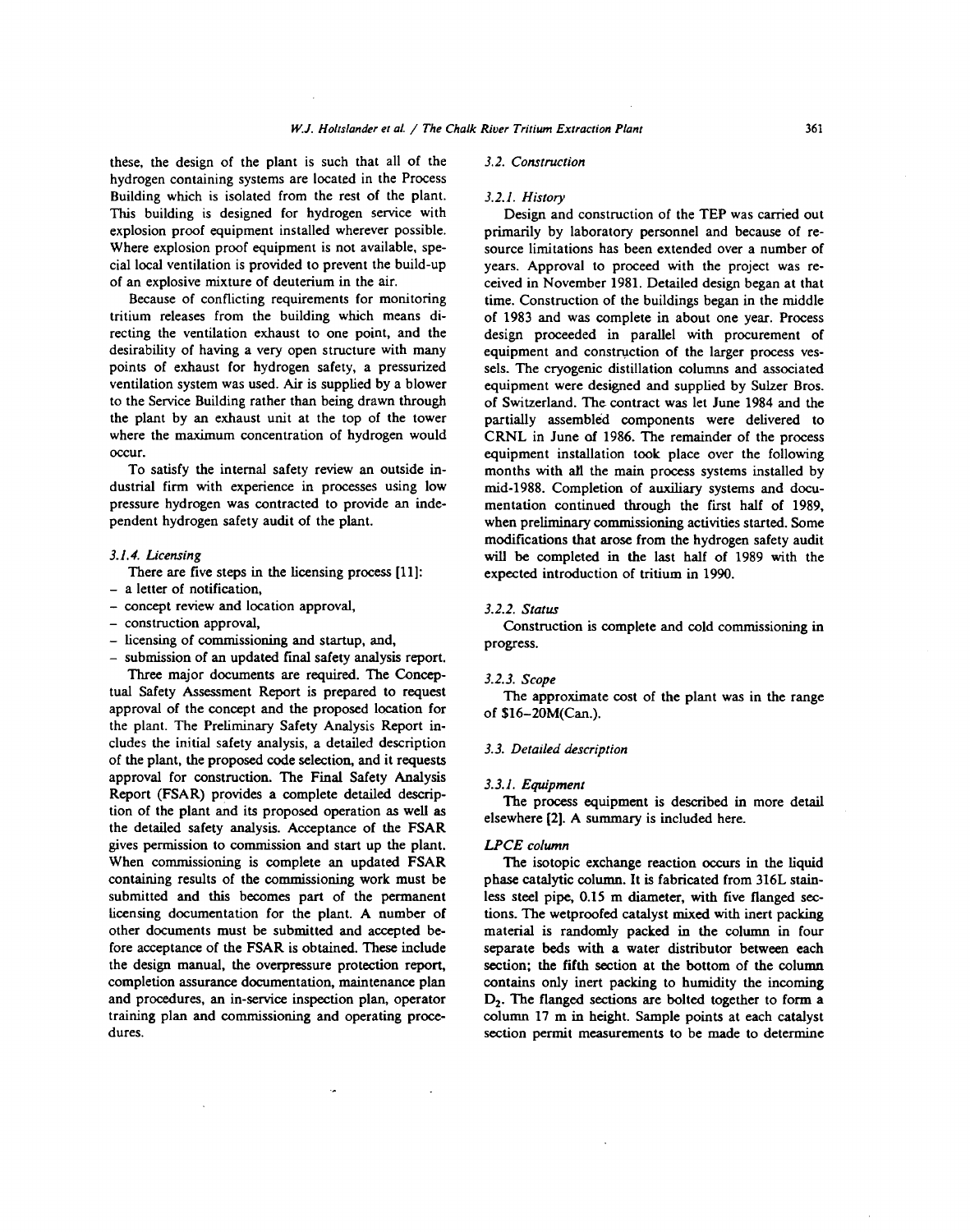the performance of each section of catalyst. Glass view ports are installed at each distributor to inspect their operation.

Normal operating temperature of the column is 325 K and provisions is made to isolate the column from the process loop and regenerate the catalyst by purging with 425 K air.

## *Cold box components*

The cold box is made of carbon steel, with stainless steel used for the columns and process piping. Aluminum plate-fin type heat exchangers are used to transfer heat between the refrigerant helium gas and the process gas. Two distillation columns are used to separate the deuterium and tritium. The larger column, 0.2 m diameter, is filled with Sulzer CY packing; the smaller column is a stacked column with two diameters, 50 mm and 12 mm, filled with random stainless steel wire coil packing. Insulation is achieved by wrapping components with aluminized mylar insulation and by operating the cold box at low pressure,  $\sim 0.1$  Pa. Vacuum pumping of the cold box is provided by an oil diffusion pump and an oil-sealed, rotary vane mechanical pump. Equilibriation of D and T among  $D_2$ , DT, and  $T_2$  is done in a warm catalyst bed, located on a side stream near the lower end of the small distillation column. Each of the distillation columns is connected to an external stainless steel expansion tank, to limit pressure rise during boil off of the liquid deuterium/tritium mixture.

## *Refrigeration system*

The refrigeration gas is helium and the equipment in this circuit includes a two stage compressor, pulsation dampeners, water cooled heat exchangers and a gas bearing turbo-expander. Piping operating below 250 K is stainless steel; above 250 K carbon steel is used. The helium temperature in the distillation system varies from 15 to 30 K.

#### *Packaging system*

The packaging system handles pure  $T_2$  in an all stainless steel system with no elastomer or plastic components. The  $T_2$  is immobilized as a solid titanium hydride inside a stainless steel vessel. All valves are bellows sealed. The components include a vacuum line connecting titanium beds, a uranium bed, a metering tank, an ion chamber, and pressure and temperature instrumentation. The pumping system is a Normetex all-metal moving spiral pump backed by a Metal Bellows Corp. pump. Analysis of the  $T_2$  isotopic purity is done by an on-line gas chromatograph.

# *Deuterium make-up system*

Deuterium is supplied to the plant by the electrolysis of heavy water using KOD as the electrolyte. The electrolytic cell has a capacity of  $3 \text{ m}^3/\text{h}$ . The gases are separated in the cell by an asbestos diaphragm. Delivery pressure is atmospheric to a surge tank from which it is compressed to 500 kPa for injection into the process.

# *Off-gas system*

Some deuterium streams from the process are recombined back to water in a catalytic recombiner. The recombiner is a 0.15 m diameter stainless steel vessel, 2 m long filled with a wetproofed catalyst/inerts mixture and cooled with water.

## *Control system*

The process is very stable and is manually controlled where possible. Automatic control is provided by 28 commercial digital process controllers in a microprocessor-based system.

#### *Tritium monitoring system*

Five in-process monitors, seven area monitors, two discriminating bubblers and one discriminating HTO/HT analyzer cover the tritium monitoring functions in the plant [9,12]. All but the bubblers are ion chamber-based. The process ion chambers are constructed of stainless steel and meet the pressure rating of the plant piping system. They were designed and built at CRNL, as were the bubblers. The discriminating HTO/HT monitor was built at CRNL using Scintrex tritium instruments. The area monitors were manufactured by Overhoff and Associates.

## *3.3.2. Staff*

The plant will be operated 24 hours a day, 7 days a week. A total operating staff of 14 operators with two professional staff is anticipated. Maintenance will be provided as required from the site maintenance group.

# 4. Summary

A plant scale tritium system has been designed and built to extract tritium from heavy water, concentrate the tritium to pure  $T<sub>2</sub>$  and package it in a manner that is safe for long term storage or for reuse in fusion fuel applications or in commercial applications such a stritium powered lights or labelled compounds. In the process of extracting tritium from heavy water, a number of new technologies will be demonstrated in an integrated system.